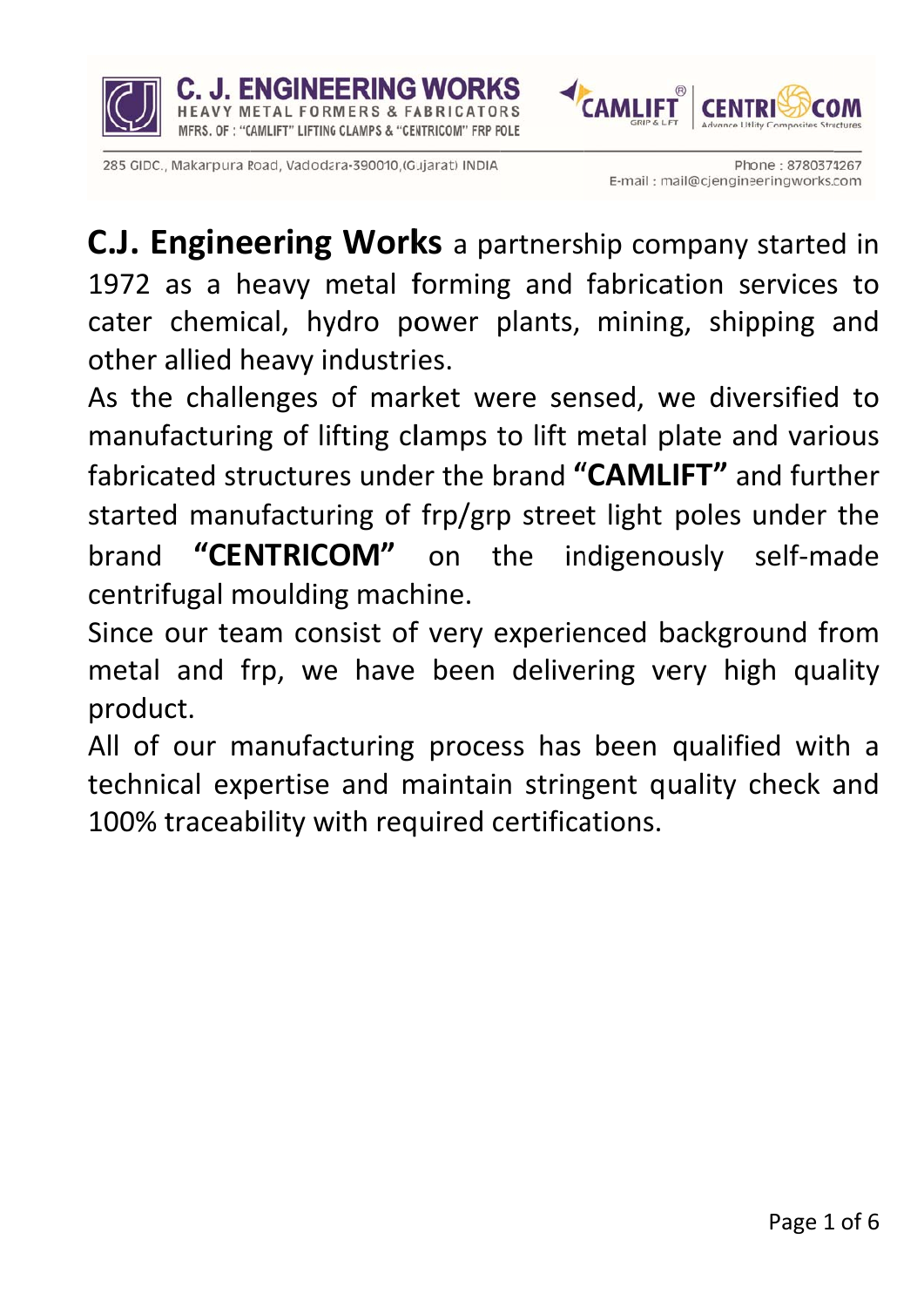





Phone: 8780374267 E-mail: mail@cjengineeringworks.com

## **"CENTRICOM" frp/grp light poles**

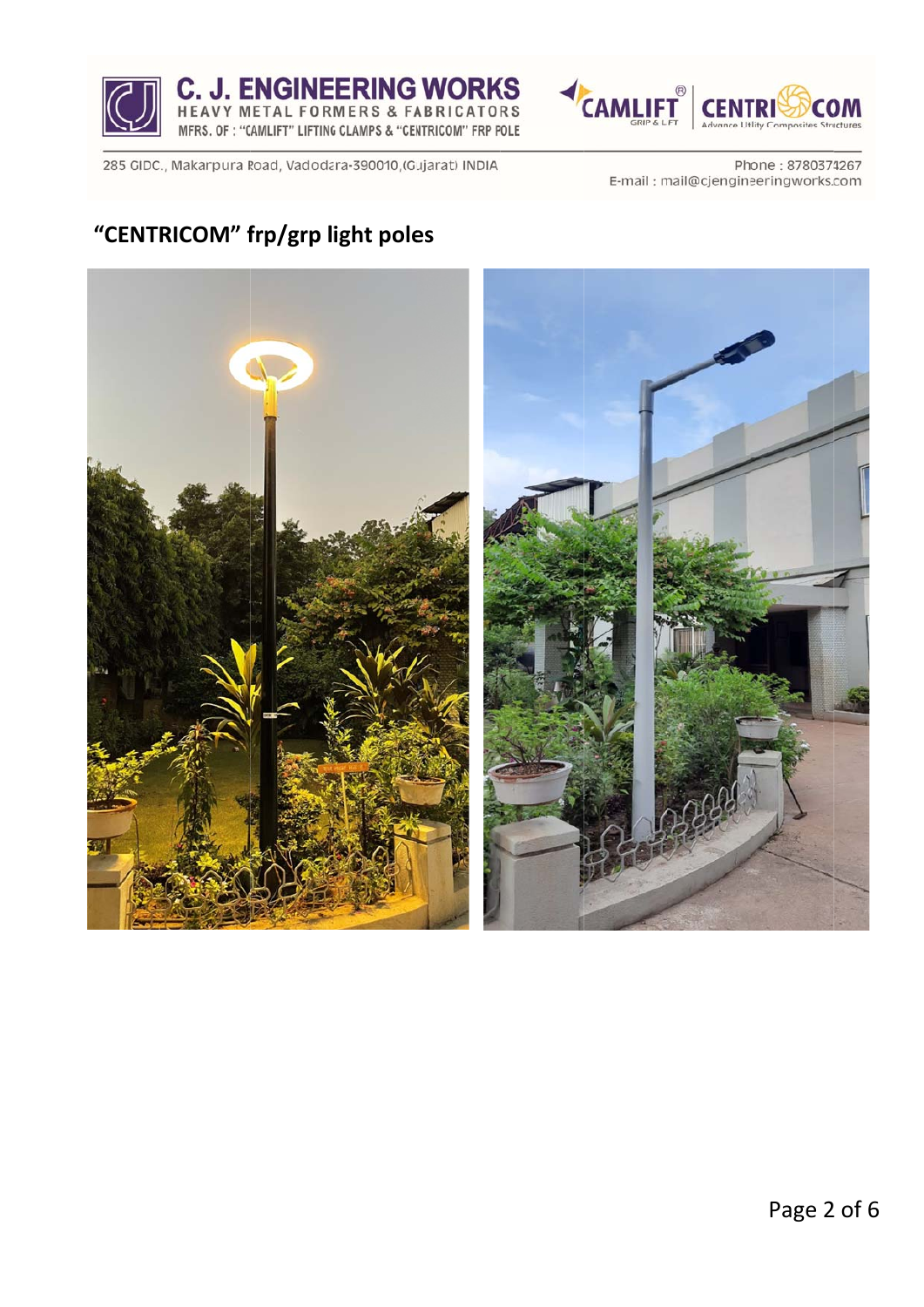



**METAL FORMERS & FABRICATORS** 

MFRS. OF: "CAMLIFT" LIFTING CLAMPS & "CENTRICOM" FRP POLE

### **MANUFACTURING PROCESS**

**Centrifugal casting** is a production technology used to make composite poles (with fiberglass) in the shape of a truncated cone with maximum length of 10 meter.

The pole is formed by inserting the reinforcement (fiberglass) in a specific rotating mould that has a truncated-cone cavity. Due to centrifugal force, the fiberglass adheres to the walls of the mold and takes its shape. The matrix (resin) inside the mould is impregnated with fiberglass due to the rapid rotation of the mould (centrifugal casting). It also hardens by polymerizing when it comes in contact with the heated mould.

The poles produced by centrifugal casting can have consistence thickness due to the possibility of controlling the distribution of the reinforcement inside the mould. This way, tapered poles are obtained which are reinforced only in the critical areas determined by their use. This is accomplished without increasing thickness and thus weight over the entire length.

This technology makes it possible to make products with a high degree of dimensional and physical-mechanical repeatability.

#### **Applications Area:**

| Street Light poles | Garden Light poles | Jetty Light poles |
|--------------------|--------------------|-------------------|
| Solar Light poles  | Flag poles         | <b>CCTV</b> poles |
| Sineage pole       | Utility poles      |                   |

Page 3 of 6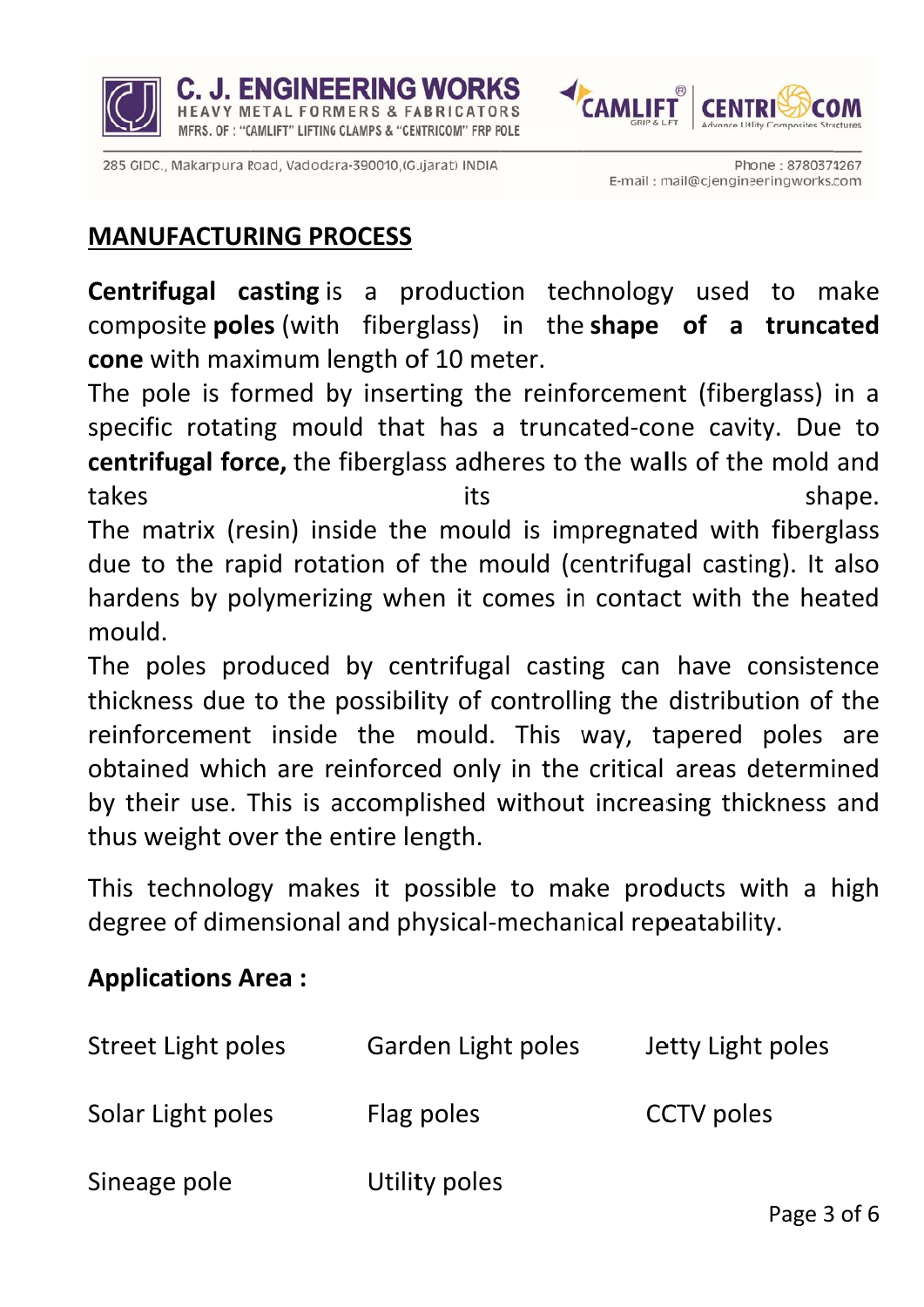



Phone: 8780374267 E-mail: mail@cjengineeringworks.com

### Accessories offered:



FRP/GRP single arm



External junction box



FRP/G GRP doub ble arm



Metal base bracket wit frp cla adding



internal junction box



th Tailor made base bracket





Top load testing of pole

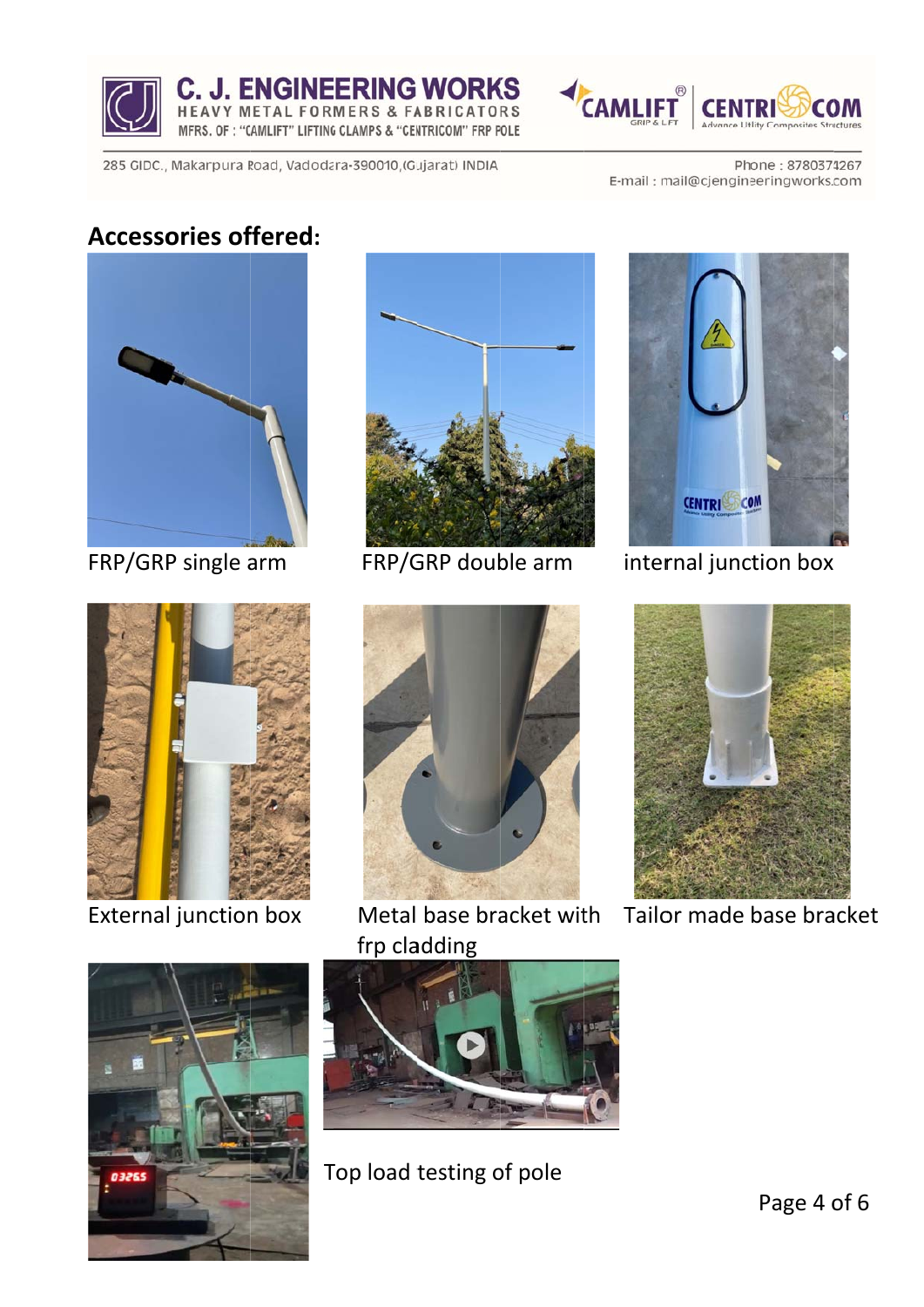





Phone: 8780374267 E-mail: mail@cjengineeringworks.com

| Comparison of                  | <b>Composite Poles</b>                                                                                                       | <b>Steel Poles</b>                                                                                                                                                                                                 |  |
|--------------------------------|------------------------------------------------------------------------------------------------------------------------------|--------------------------------------------------------------------------------------------------------------------------------------------------------------------------------------------------------------------|--|
| Weight                         | Specific weight 1860Kg/m3,<br>about 26-32% that of steel.                                                                    | Specific weight 7800Kg/m3,<br>about 3-4times heavy then<br>composite pole.                                                                                                                                         |  |
| <b>Rusting</b>                 | Non corrosive due to basic<br>material characteristics                                                                       | Even after powder coating or<br>galvanizing, rusting starts from<br>inside & the base.                                                                                                                             |  |
| <b>Installation</b>            | Light in weight, can be handled<br>by less no. of person                                                                     | Very heavy, needs lifter machines<br>which adds the cost                                                                                                                                                           |  |
| <b>Maintenance</b>             | Completely maintenance free                                                                                                  | Need re-coating or refurbish after<br>some time.                                                                                                                                                                   |  |
| <b>Surface finish</b>          | Smooth and surface layer can<br>be integrated with the base<br>material, so the surface layer<br>will NOT fall off with time | The surface coating often fall off<br>after some time, for the index of<br>expansion against temperature<br>and much deferent for metal and<br>surface coating, so after some<br>time coating is easy to peel off. |  |
| <b>Insulation</b>              | Nonconductive, very good<br>insulation                                                                                       | Conductive, have risk for<br>electricity leakage.                                                                                                                                                                  |  |
| <b>Service life</b>            | Longer than metal, 20 to 25<br>years                                                                                         | Shorter life due to rusting                                                                                                                                                                                        |  |
| <b>Wind resistance</b>         | Our poles can withstand wind<br>speed of 180 Km/Hr.                                                                          | $\overline{a}$                                                                                                                                                                                                     |  |
| <b>Corrosion</b><br>resistance | Very good against water, acid<br>rain, sea water, salty air,<br>chemicals.                                                   | Can be attacked by water, acid<br>rain and sea water.                                                                                                                                                              |  |
| <b>Bendability</b>             | It can withstand stability after<br>bending up to 25° to 30°                                                                 | It can be bend but does not have<br>stability                                                                                                                                                                      |  |
| <b>Impact</b>                  | When the vehicle impact on<br>the pole its can break down at<br>time and person in the vehicle<br>will be safe.              | When the vehicles impact on pole<br>its will damage the vehicle and<br>the person may get injury.                                                                                                                  |  |